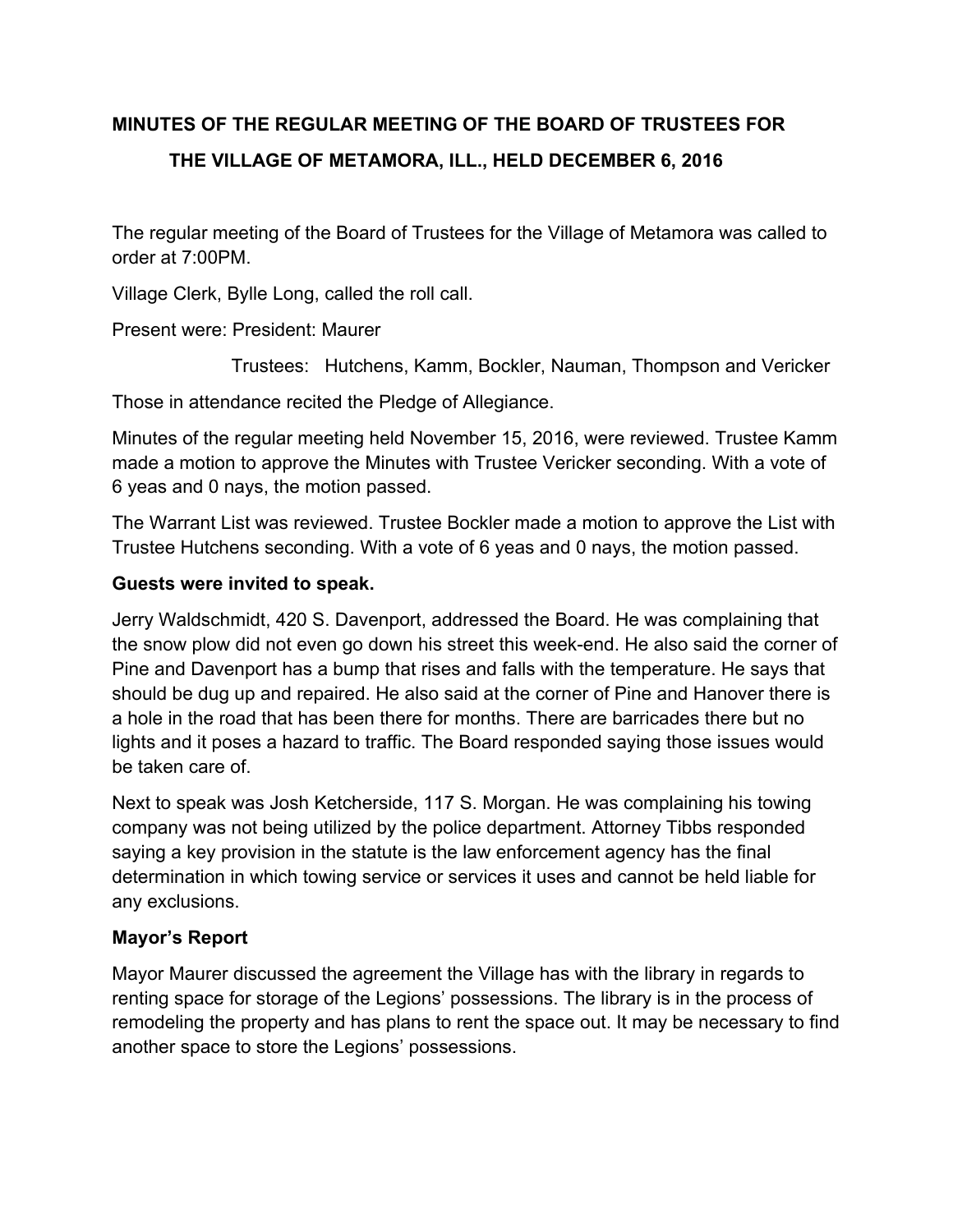Next, he said the tax levy was ready for approval. Trustee Bockler made the motion to approve the levy with Trustee Vericker seconding. With a vote of 6 years and 0 nays, the motion passed.

He then gave an update on the post office. They have renewed their lease at their present location but they are looking for approximately 1400-1500 sq. ft. to lease for storage and sorting. He asked for ideas from the Board for any available space.

Next, he said the Greater Peoria Economic Development has a fee of \$2000.00 per year. The Trustees asked what the Village would receive, if anything, for the fee. At this time, the Board hesitates to pay without knowing what they would and/or could provide the Village for that dollar amount.

The hire/discuss pay for the new PW employee, Christmas Bonuses and possible land acquisition are items to be discussed in Executive Session.

Mayor Maurer asked Trustee Nauman to give a report on the Caucus, which was held December 5 at 7pm. Trustee Nauman said there were about 25 people present and the candidates are:

- 1. President Ken Maurer (unopposed)
- 2. Village Clerk Bylle Long (unopposed)
- 3. Trustees Chris Bowers, Dave Vericker (incumbent) and Josh Ketcherside

## **Attorney's Report**

Attorney Tibbs reported on the following:

- 1. North Wetmore ROW between Chatham and Partridge We have received the deed and it has been recorded.
- 2. Reimbursement of Expenses An Ordinance complying with the Local Government Travel Expense Control Act is ready and should be put on the agenda for consideration during the 12/20 meeting of the Village Board.
- 3. Vacation of Alley The ordinance has been filed with the County Recorder.
- 4. Tax Levy Approved tonight and will be filed with County Clerk.

## **Engineer's Report**

There was no report

#### **Treasurer's Report**

There was no report

## **Public Works Department**

Trustee Nauman set a committee meeting for December 13, immediately following the Police committee meeting which starts at 5PM.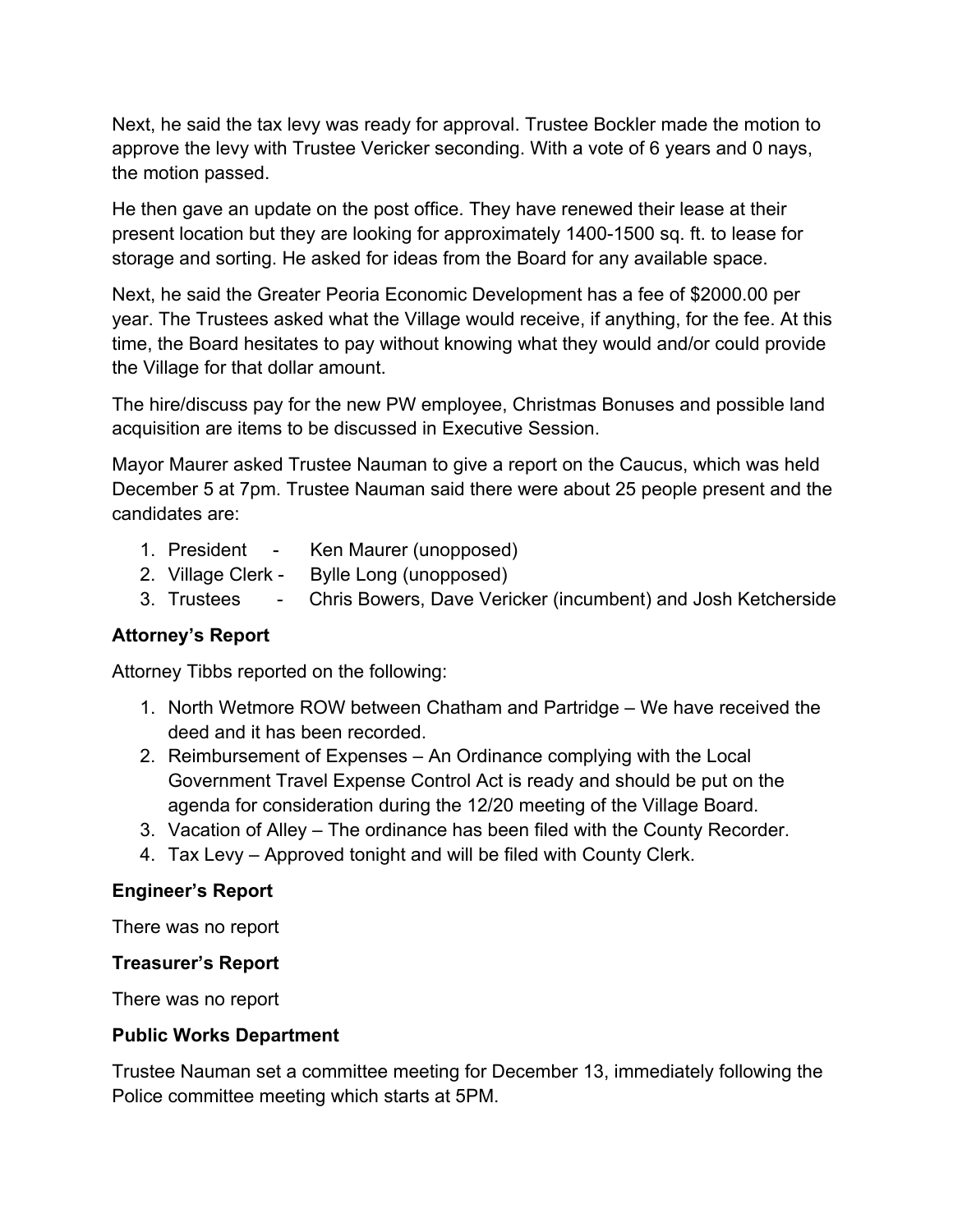Trustee Thompson reported he had a discussion with Jason Jones about the need for sweatshirts for the employees. They each have one at this time and need more for the winter. Trustee Thompson said he told Jason to order what they needed.

#### **Police/Fire/ESD**

Trustee Kamm set a Police meeting for December 13, at 5PM.

#### **Finance, Economic Development, Insurance**

Trustee Bockler had nothing to report

#### **Employee Relation, Long Term Planning-Zoning, Special Projects**

Trustee Vericker reported a meeting next week, December 13, at approximately 6:30PM, directly following the Public Works committee meeting.

#### **Old Business**

There was none.

#### **New Business**

There was none.

#### **Executive Session**

A request for a Session was made to discuss personnel, Christmas bonuses and possible land acquisition..

Trustee Nauman made a motion to adjourn the regular meeting and Trustee Vericker seconded. With a vote of 6 yeas and 0 nays, the meeting adjourned at 8PM.

#### **Regular Meeting Resumes**

The regular meeting resumed at 9:03PM with President Maurer and all Trustees present.

Trustee Nauman made a motion to hire Zach Kough @ \$14.00 an hour retro-active back to his start date of 11/21/16. Once he obtains his CDL, he will get another \$1.00 an hour. Trustee Thompson seconded the motion and with a vote of 6 yeas and 0 nays, the motion passed.

Trustee Vericker made a motion to give the employees the same amount for Christmas bonuses as they received last year. Trustee Kamm seconded the motion and with a vote of 6 yeas and 0 nays, the motion passed.

#### **Adjourn**